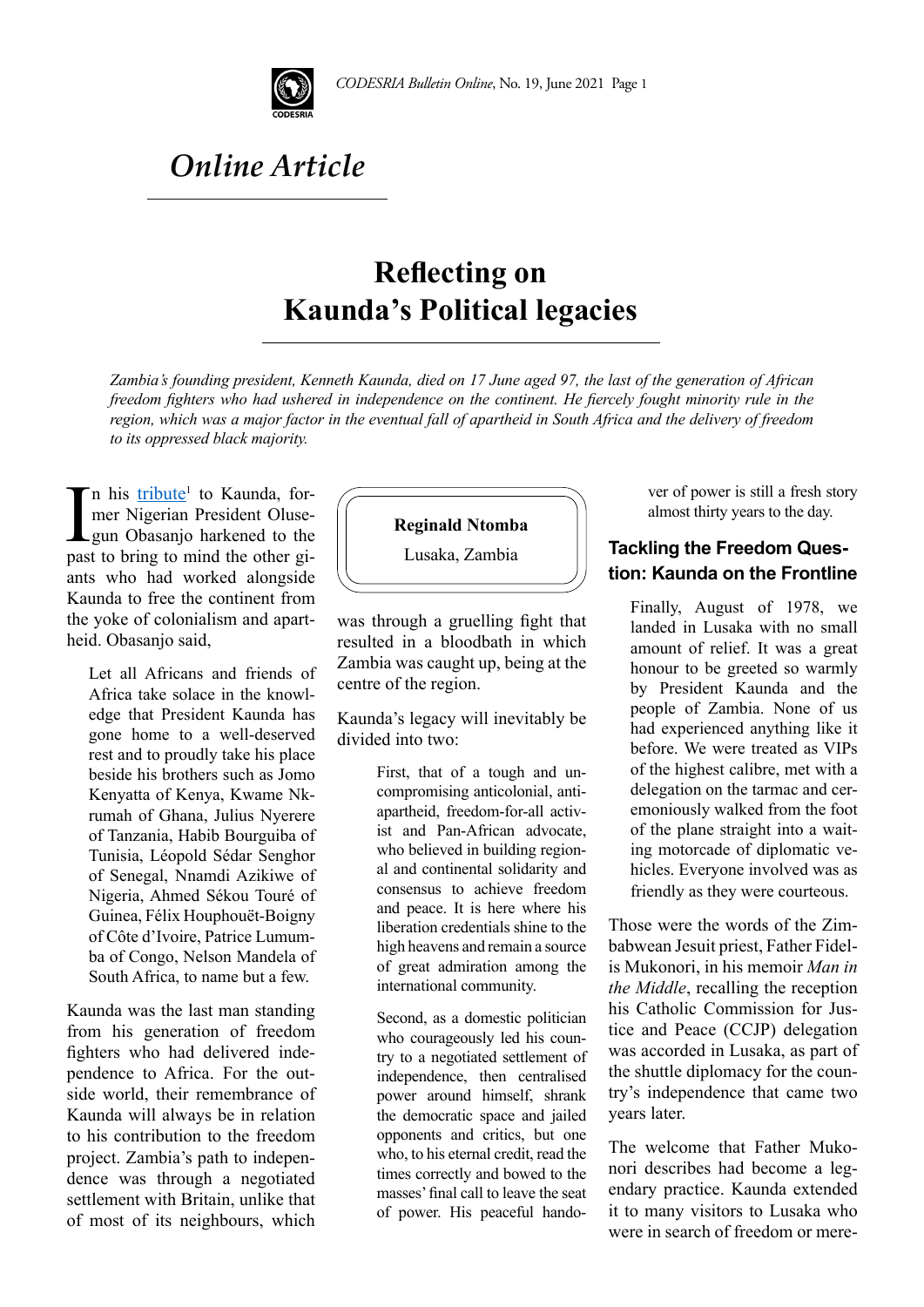ly transiting through this city of peace, which, apart from hosting a chain of freedom movements, was also a venue for peace talks.

After gaining independence for Zambia from Britain in October 1964, Kaunda's next task was to help liberate the rest of the southern African region. This was not a matter of choice but necessity. Apart from his philosophical and political belief that Zambia's political freedom would be meaningless if the rest of the region were still under colonial rule, Zambia's geopolitical position made it unavoidable for Kaunda to tackle the freedom of southern Africa.

Zambia is surrounded by eight countries, which it relies on to provide channels for trade. Having these countries under colonial rule made it difficult for Zambia to trade and operate on a regional scale. The racist regime in Rhodesia and its apartheid counterpart in Pretoria were determined to strangle and punish Zambia economically for supporting the liberation movements of the region and blocked trade to the south. With the southern route shut, Kaunda had to turn to Nyerere's Tanzania, which has access to the sea. On the western and eastern flanks of Zambia, Angola and Mozambique were still waging a war of independence against the fascist regime in Lisbon. Both achieved independence in 1975, although soon after they would both fall into a long-running proxy civil war. Trade through them was near impossible and, instead, Zambia had to host thousands of refugees fleeing the wars.

Even though the government of Ian Smith in Southern Rhodesia held sway, it was under the double onslaught of the African guerrilla movements that were launching incursions from Zambia and Mozambique. The guerrilla fighters eventually prevailed and triumphantly marched to independence in April 1980. Zimbabwe was free.

In the south-west, the Germans had long departed Namibia, but the apartheid regime in Pretoria had its hands on Windhoek until March 1990, when independence dawned. In Malawi, the only other country that became independent in the same year as Zambia, and which should have helped in providing support to other freedom fighters, its leader, Hastings Kamuzu Banda, refused to have anything to do with the liberation wars of the region. He was thus isolated in that eastern corner as a puppet of the apartheid regime.

So, given that scenario, it was Zambia under Kaunda's leadership and Tanzania under Nyerere (and later Mwinyi) who midwifed the freedom of southern Africa by providing a base from which all the liberation movements could organise and prosecute their wars of independence. But, given its proximity to the warfront, it was Lusaka where everyone congregated and plotted their freedom.

Under the OAU Liberation Committee, the Liberation Centre in Lusaka hosted Namibia's South West Africa People's Organisation (SWA-PO), the People's Movement for the Liberation of Angola (MPLA) and the National Union for the Total Independence of Angola (UNITA), the Zimbabwe African National Union (ZANU) and the Zimbabwe African People's Union (ZAPU), the Liberation Front of Mozambique (FRELIMO), the Pan Africanist Congress (PAC) and the Unity Movement (UM) of South Africa, and the mother of all liberation movements—the African National Congress (ANC)—whose headquarters were in Lusaka for thirty years.

Freedom Radio, the ANC propaganda station, was based in Lusaka and broadcast its messages from there to energise the exiles and freedom fighters inside South Africa, much to the chagrin of the minority apartheid regime. In his resignation speech on 14 September 1989, then South African President Pieter W. Botha angrily claimed: 'The ANC is enjoying the protection of President Kaunda and is planning insurgency activities against South Africa from Lusaka.' He was stating the obvious.

By hosting the liberation movements, Zambia was in the firing line from the colonists and suffered reprisal attacks that led to a colossal loss of life and property. Ian Smith bombed Zambia several times in retaliation to its hosting of the Zimbabwean guerrilla fighters who were launching daring raids in their push for the fall of the Rhodesian regime. But for Kaunda, there was no price too heavy for Zambia to pay to liberate the region. It was a worthy sacrifice, which the country is still praised for to date and for which Kaunda duly takes the credit. Some of the people who are now presidents and ministers in various African countries took sanctuary in Zambia and were educated there. For instance, Zimbabwe's President Emmerson Mnangagwa stayed in Mumbwa, a town 150 kilometres west of Lusaka, and served as youth secretary of Kaunda's United National Independence Party (UNIP) before he joined ZANU in Mozambique. His predecessor, Robert Mugabe stayed and taught at Chalimbana, a teacher training college just outside Lusaka before he joined the struggle in Mozambique. Mugabe's counterpart in the struggle and future Vice President Joshua Nkomo was based in Lusaka, from where he commanded ZAPU and survived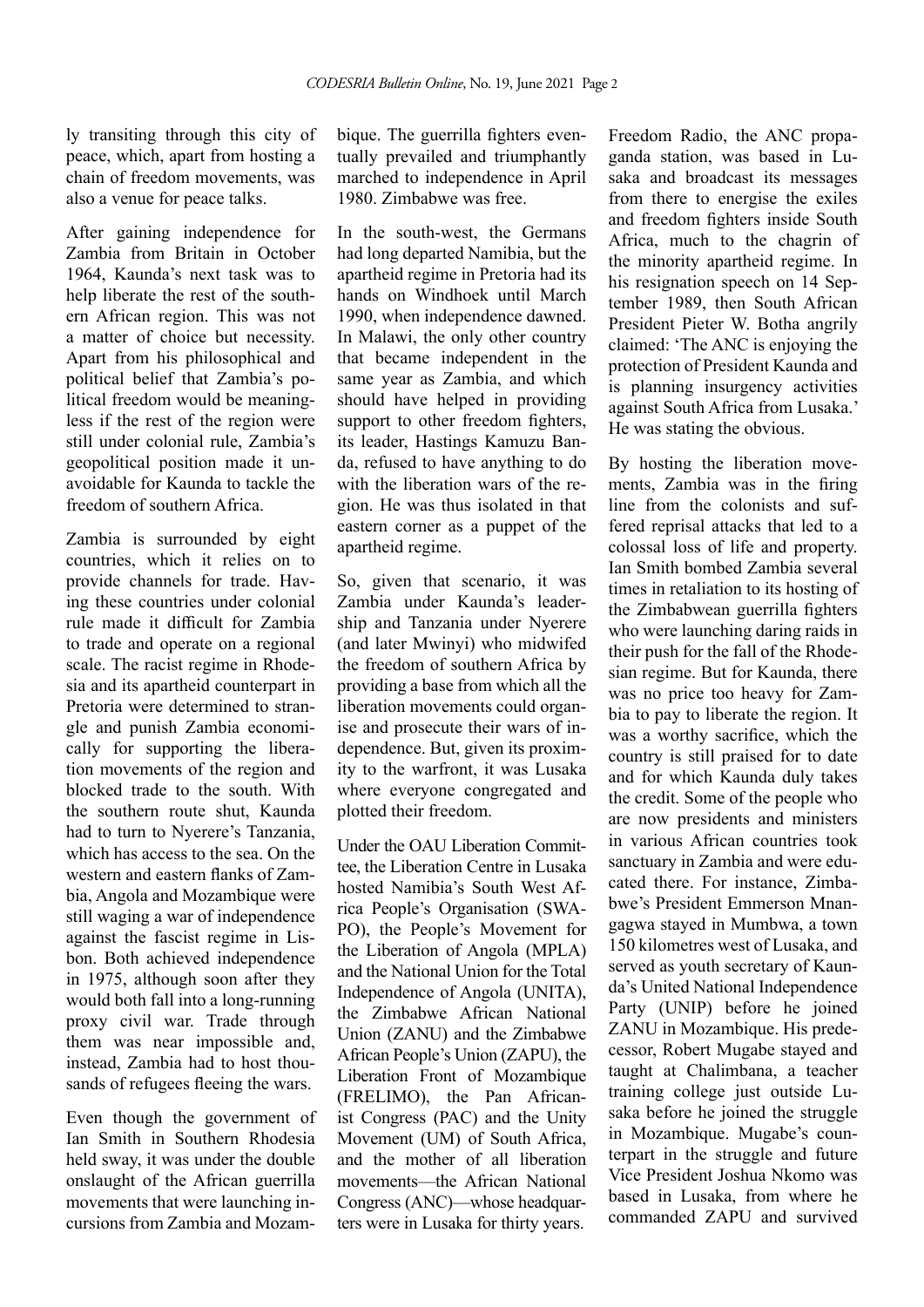assassination attempts by Ian Smith's forces. Future Namibian and South African presidents, Sam Nujoma, Thabo Mbeki and Jacob Zuma, respectively, all stayed in Lusaka during the difficult days of the liberation struggle, as did Oliver Tambo, who led the ANC until his death in 1993, just a year before the fall of apartheid. Tambo's former house in Lusaka is now a national monument unveiled by President Jacob Zuma while on a state visit on 13 October 2017.

By the fall of apartheid in 1994, when the region became completely independent of colonial rule, the dividends were flowing in—as seen in increased cross-border trade among nationals of the region—and several of the exiles who had stayed and studied in Lusaka were now running their own governments. By then, Kaunda was out of power, somewhat fulfilling a Greek proverb about old men who plant trees in whose shade they will never sit.

As chairman of the Frontline States, Kaunda was committed to the freedom of the region so much that sometimes he ran the risk of being misunderstood even by the people he was helping. For instance, in the 1970s, he initiated contact with the same apartheid regime he was against and without the knowledge of the ANC. Two weeks after Botha's resignation, Kaunda met FW De Klerk, Botha's successor, in the Zambian city of Livingstone. De Klerk described Kaunda as 'an earnest Christian who has thought about the position of southern Africa'.

Had Kaunda sold out? 'God is hearing me. I can never sell out Africa. Never! Not me, not these boys and girls here. We are men and women of principle,' he said in a fiery speech in Lusaka.

For many years, the ANC despised talks with the apartheid regime and believed freedom would be won solely through armed struggle. Similarly, the minority regime vowed never to talk to a group it considered 'murderers'. But, in 1985, Kaunda staged a diplomatic coup when he organised a meeting of the two camps at his private retreat in the South Luangwa National Park, in the east of the country. That effectively opened the floodgates for discussion and by the time of Mandela's release, in February 1990, there were no less than a hundred meetings taking place as various South African government, church, business, student and trade union delegations flowed into Lusaka, according to South African historian Hugh Macmillan, in his book *The Lusaka Years: The ANC in Exile in Zambia 1963–1994.* 

It was Lusaka that Mandela visited on 27 February 1990, just sixteen days after leaving Robben Island, his first foreign trip since 1962. Ever the diplomat, Kaunda was chief host and pulled a masterstroke by assembling the entire region to welcome Mandela. Apart from Kaunda himself, there was Robert Mugabe (Zimbabwe), Joachim Chissano (Mozambique), Quett Masire (Botswana), Jose Eduardo Dos Santos (Angola), Ali Hassan Mwinyi (Tanzania), Yoweri Museveni (Uganda), and, not to be outdone, Palestine Liberation Organisation (PLO) chairman Yasser Arafat, as well as a whole collection of ANC exiles.

Through his uncompromising fight for freedom, Kaunda raised his name and that of the country high. His immense contribution to the freedom of the continent is his lasting legacy.

#### **Kaunda the Zambian Leader**

The youngest of eight children, Kaunda was born on 28 April 1924 at Lubwa Mission in Chinsali District in then Northern Rhodesia, to missionaries of the Church of Scotland who had migrated from the former Nyasaland (now Malawi). He became a teacher, like his parents, but being born and raised in an area that was a hotbed of the freedom struggle had left its imprint. In 1951 he joined the fight for independence under the African National Congress (ANC)—not to be confused with the South African one—led by Harry Mwaanga Nkumbula. In 1958, Kaunda and a host of other radicals broke off from the ANC, accusing its leader Nkumbula of not being militant enough. They formed a new party called Zambia African National Congress (ZANC), later renamed United National Independence Party (UNIP). But in 1959, Kaunda and his group were arrested by colonial authorities for their militancy, with Kaunda imprisoned for nine months in the north-west of the country and in Salisbury. On his release from prison in January 1960, he took up leadership of UNIP.

Following the 1962 election, Kaunda's UNIP and Nkumbula's ANC formed a coalition government that lasted through the independence talks with Britain at Lancaster House. After the elections of January 1964, UNIP won a majority and Kaunda became prime minister. With talks completed, Zambia's independence arrived on 24 October 1964, and Kaunda became president of a new nation called Zambia, whose name was coined from the vast Zambezi River.

Back in 1958 when UNIP was formed, the party had an opportunity to choose as its leader a fire-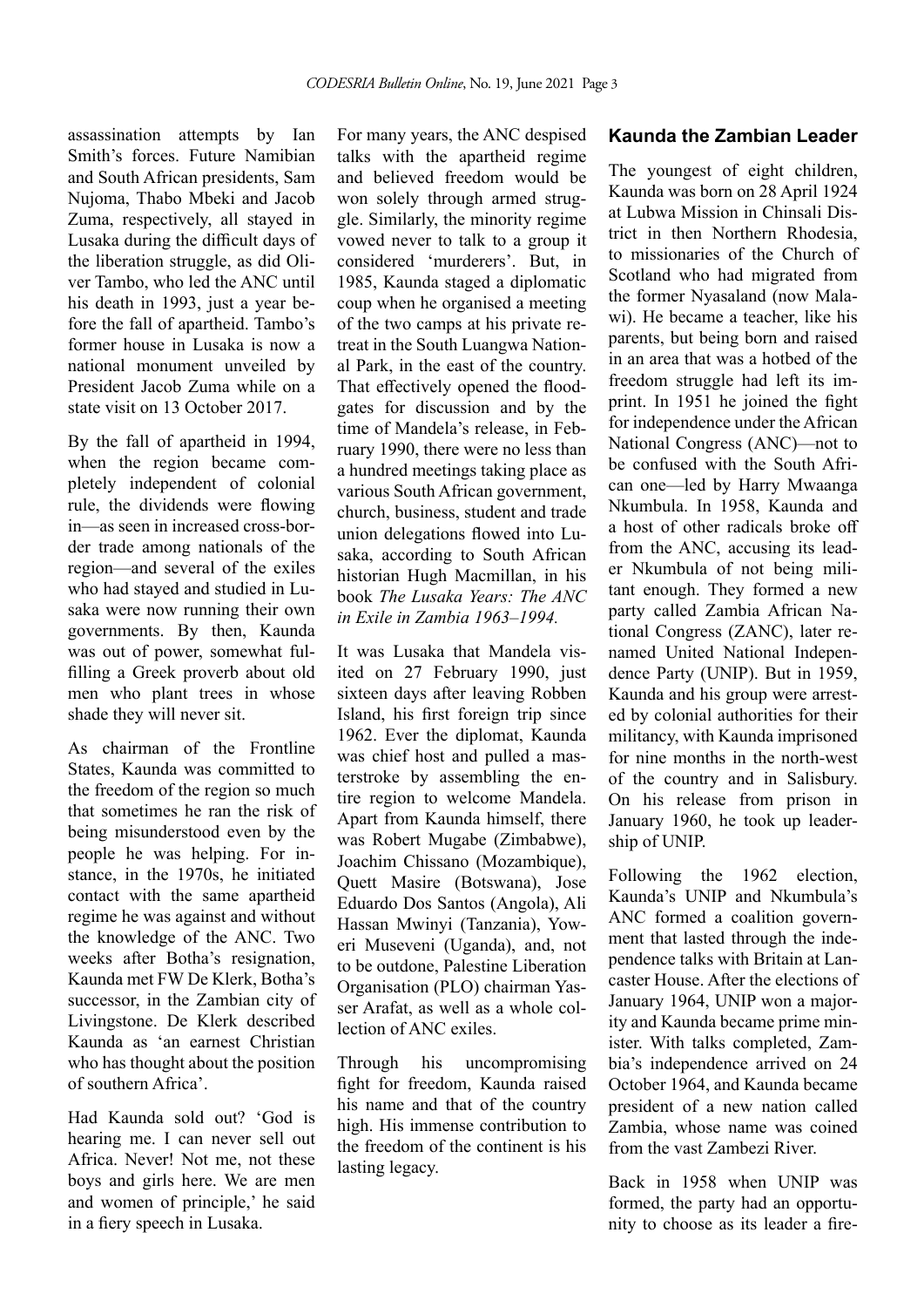brand, a provocateur who greatly appealed to the masses with his fiery speeches and strong denunciation of the colonial regime. His name was Simon Mwansa Kapwepwe, Kaunda's childhood friend from Chinsali. But instead it was agreed that Kaunda, the moderate and unifier, be assigned the role. Given the task that would later befall Kaunda in rallying the entire southern region to fight for freedom, it is generally agreed that he was a good choice in that regard, with his tough yet diplomatic demeanour and disposition. Kaunda was just the leader the country needed to shepherd it through some of its most intractable political situations.

Post-independence, Kaunda's government worked hard to deliver the fruits of the struggle. With vast copper reserves and a zealous crop of nationalists eager to demonstrate the benefits of self-rule, Kaunda and his group got to work and put up national infrastructure, such as primary, secondary and trade schools, colleges, hospitals, roads and power stations. The University of Zambia opened in 1966, just two years after independence, and would educate not only future Zambian leaders, but also many future political figures from southern Africa who proved a vital human resource once their own countries became independent.

But, like most post-independence African leaders, Kaunda committed the cardinal sin of centralising power around himself through the declaration of the one-party state. Most African leaders at the time used 'national unity' as a basis for declaring one-party states. They reckoned that to concentrate efforts on national development as well as to forestall ethnic divisions in their countries, it was necessary to eliminate domestic political com-

petition and have the nation 'pull in one direction', as it were. In Kaunda's case, he gave the raging wars in the region as an additional justification, saying internal political competition would only distract the country from the mammoth task of fighting the enemy. Thus, in December 1972 Kaunda changed the national Constitution and made UNIP the sole political organisation in the country.

Thus began the democratic slide that would last the next seventeen years. Kaunda kept a tight lid on dissent, ruthlessly deploying his Eastern Europe-trained security wings to foment a climate of fear in which Zambians were not free to discuss governance issues. He became increasingly paranoid and at every turn detained and tortured political opponents under a perpetual State of Emergency, which ran until he left office. As he closed the political space, removing him by force became the only option for those seeking a change of the oppressive political order. He survived three military coups. That is why, amid so much praise for Kaunda abroad, at home there are some who strongly feel his dictatorial record should not be wished away and his tenure should be discussed in its totality.

'When somebody dies, let's not just highlight the good they did. We must also mention the atrocities they committed. History should never be told in a segregative manner,' wrote Lusaka journalist Bradley Chingobe on his social media page. 'We owe it to the future of this nation to tell the real story of Kenneth Kaunda. The scars of the brutal UNIP One Party dictatorship remain embedded in a lot of families in Zambia. It was not as rosy as many want to make it seem today.'

If the politics was a mess, the economy was worse and is the singular factor that hastened his departure. In 1968 and 1969, Kaunda announced a government takeover of the retail and mining sectors, respectively, with the aim of effecting greater state control of the economy. But the parastatal sector overemployed, grew increasingly inefficient, relied on state subsidies and was feeding the party in typical socialist style as businesses were dominated by party functionaries.

The fall in copper prices and shortage of basic commodities all combined to create a toxic cocktail and an economic fallout. By the mid-1980s, food riots were common and pressure was mounting on Kaunda to either fix the economy or leave. The cookie was crumbling.

Following the fall of the Berlin Wall and the emergence of a new democratic wave sweeping across the world, a pro-democracy movement was born in Zambia in July 1990 (just a month after Kaunda had survived another military coup) and began pushing for a return to multiparty politics. The movement was a broad coalition, comprising trade unions, church leaders, intellectuals, businessmen and women, and several politicians Kaunda had pushed out of the political arena with the imposition of the one-party state. They were back, and this time they exploited his weakened position from the economic fallout and the jubilation of the masses at his near ousting by the military.

After twenty-seven years in power, one would think that, like most dictators, Kaunda believed more and more in his invincibility and would defy the odds. But to his credit, he read the times correctly and did not resist the public mood. Having been re-elected as the sole